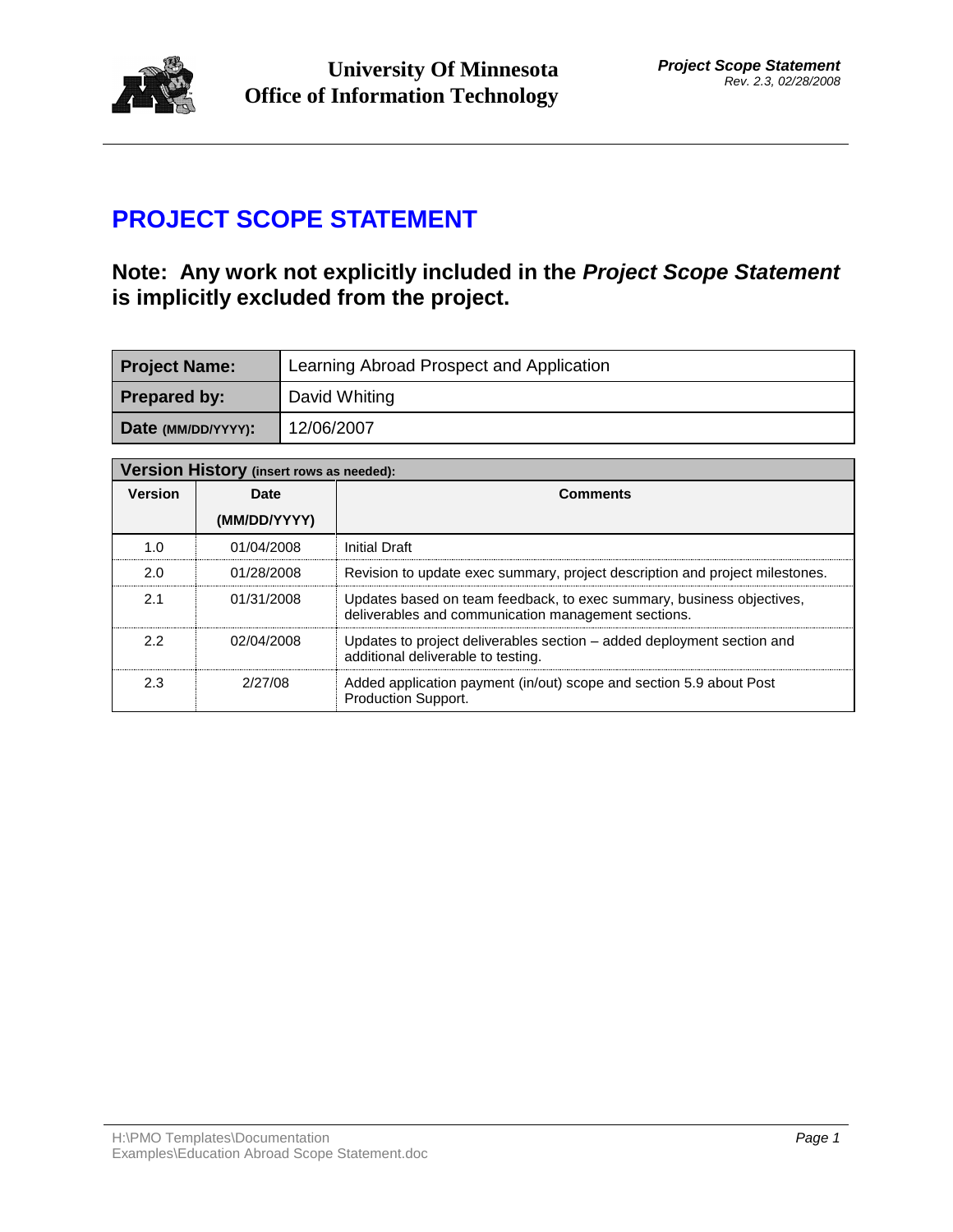

## **1. Executive Summary**

Provide below a brief overview of this project (e.g., project purpose and justification):

To implement PeopleSoft Campus Solution modules along with custom-built features (in PeopleSoft and Java) for the Learning Abroad prospect and applicant business processes. The project will include automating both student and administrative business processes related to student abroad prospects and applicants.

Provide a brief project summary in the space below. This information may be available in the Project Charter. Also provide a link to the *Project Charter* for reference. **Link\_To\_Project\_Charter**

 Currently there is no enterprise–wide solution for applying for and tracking Learning Abroad experiences at the University of Minnesota. In most instances, this has resulted paper processes and/or in minor electronic tracking systems (Excel). In turn, use of these systems raises concerns about data integrity due to lack of upkeep and relying on self-reported data as well as requiring duplicate data entry by staff and participants. In addition, extra processes are required for Learning Abroad professionals to communicate across collegiate office and campus boundaries. This situation then makes it difficult to track student information and activities, generate meaningful reports – especially on a university-wide level – respond to requests for information from stakeholders and outside agencies in a timely manner, and to make judicious management decisions about students, programs, and strategic direction. The University needs an enterprise-wide, integrated, state-of-the-art software system that will provide an easy online mechanism for student to identify and track themselves as study abroad prospects and/or applicants. Similarly, learning abroad offices need access to data with regard to Learning Abroad experiences for report generation, tracking, evaluating programs, and making management decisions based on reliable, centrally managed data. This enterprise solution will leverage / utilize the University Of Minnesota's Enterprise Solution including Oracle / PeopleSoft and Pillar Architecture (Web).

*Note:* **In any instance where there is a discrepancy between the** *Project Charter* **and the** *Project Scope Statement***, the latter is considered authoritative.**

# **2. Business Objectives**

**2.1 Business Objectives:**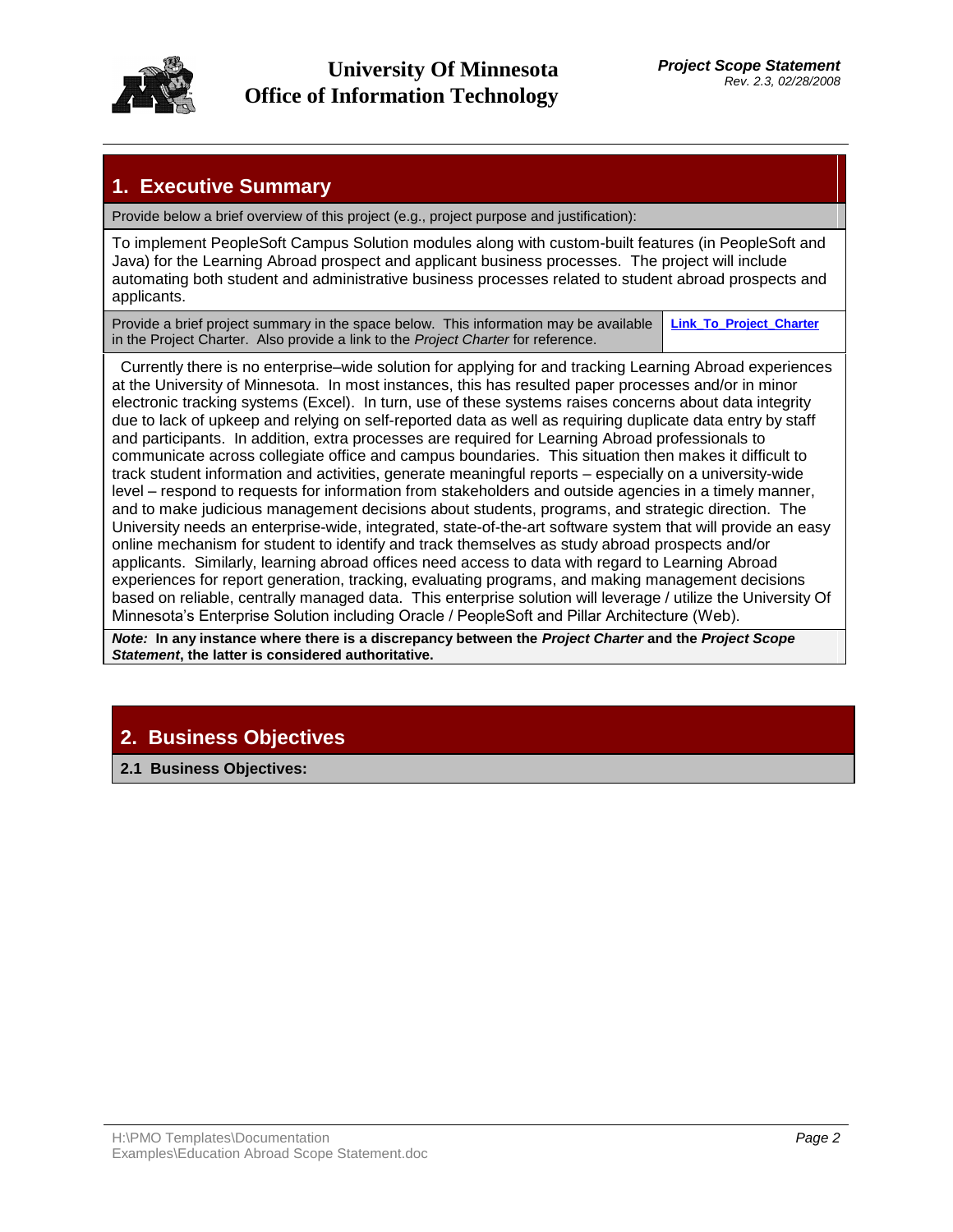

## **2. Business Objectives**

- To define, create, and implement a single enterprise learning abroad prospect and application system with a common framework suitable for all learning abroad personnel on the UMN campuses, Learning abroad processors in colleges and departments, and learning abroad offices/functions on all UM System campuses.
- Elimination of shadow systems.
- Provide for ease of reporting (for users in the Learning Offices, collegiate offices, or university administration) from a single, all encompassing database.
- System should provide processing capability for a minimum of 50,000 prospects and 25,000 Applications per year.
- System should include:
	- $\circ$  Ability for LA and collegiate staff to identify, enter, and update a learning abroad prospect
	- o Ability for LA and collegiate staff to enter, save, review, approve, or deny a learning abroad application.
	- $\circ$  Ability of system to, upon confirmation of an application, updates the PeopleSoft Learning Abroad Participant and Program Management module.
	- $\circ$  Ability to quickly retrieve information of individual or groups of prospects or applicants.
	- $\circ$  Ability for students to enter prospect and application information and track student status and checklist completion requirements via the web – Student/Person Self Service.
	- o Ability to track application payment. Solution (automated/manual business process) will be determined in analysis.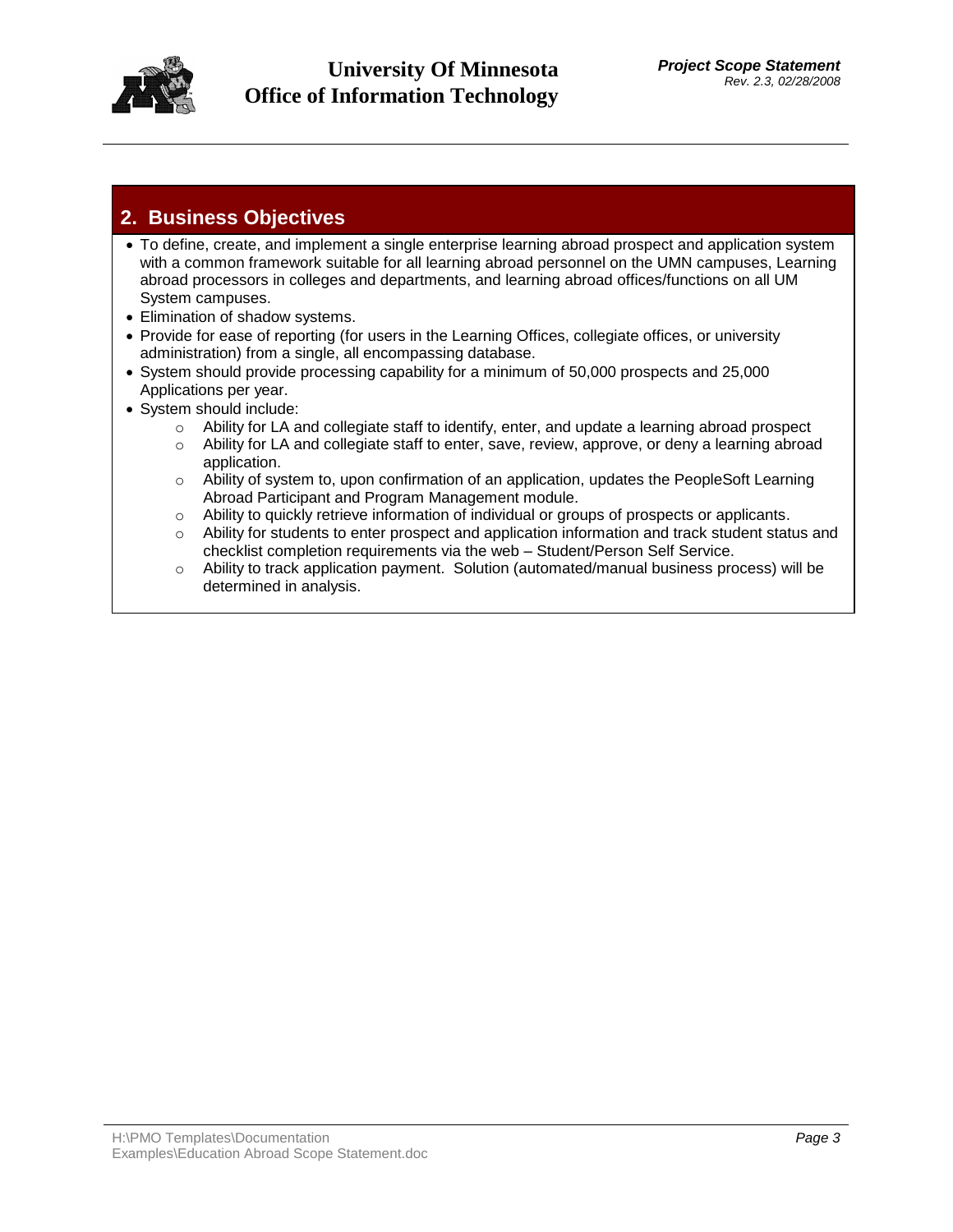

## **3. Project Description**

*For each area below, provide sufficient detail to define this project adequately:*

### **3.1 Project Scope**

### **Includes (list Deliverables):**

### *Deliverables:*

## *Analysis*

- Business Requirements for Reporting & Student (web)
- To Be Business Processes Flows
- Fit Gap Analysis

## *Design & Development*

- Function Design Specifications
- Technical Design Specifications
- Reporting Specifications

## *Testing*

- Testing Strategy
- System Test Scripts
- User Acceptance testing Criteria

## *Deployment*

- Job Aids for Learning Abroad Center and collegiate staff
- Query Training for Learning Abroad Center staff

The following PeopleSoft Campus Solution modules will be implemented as part of this project following the OIT Project Methodology:

- Use PeopleSoft Recruiting and Admissions (Prospects and Applicants) Module
- Campus Community (3C's) Module
- Person Data / Bio-Demo Data

Limited customizations will be completed based on agree upon business requirements with substantial functionality limitations / gaps.

### **Does Not Include:**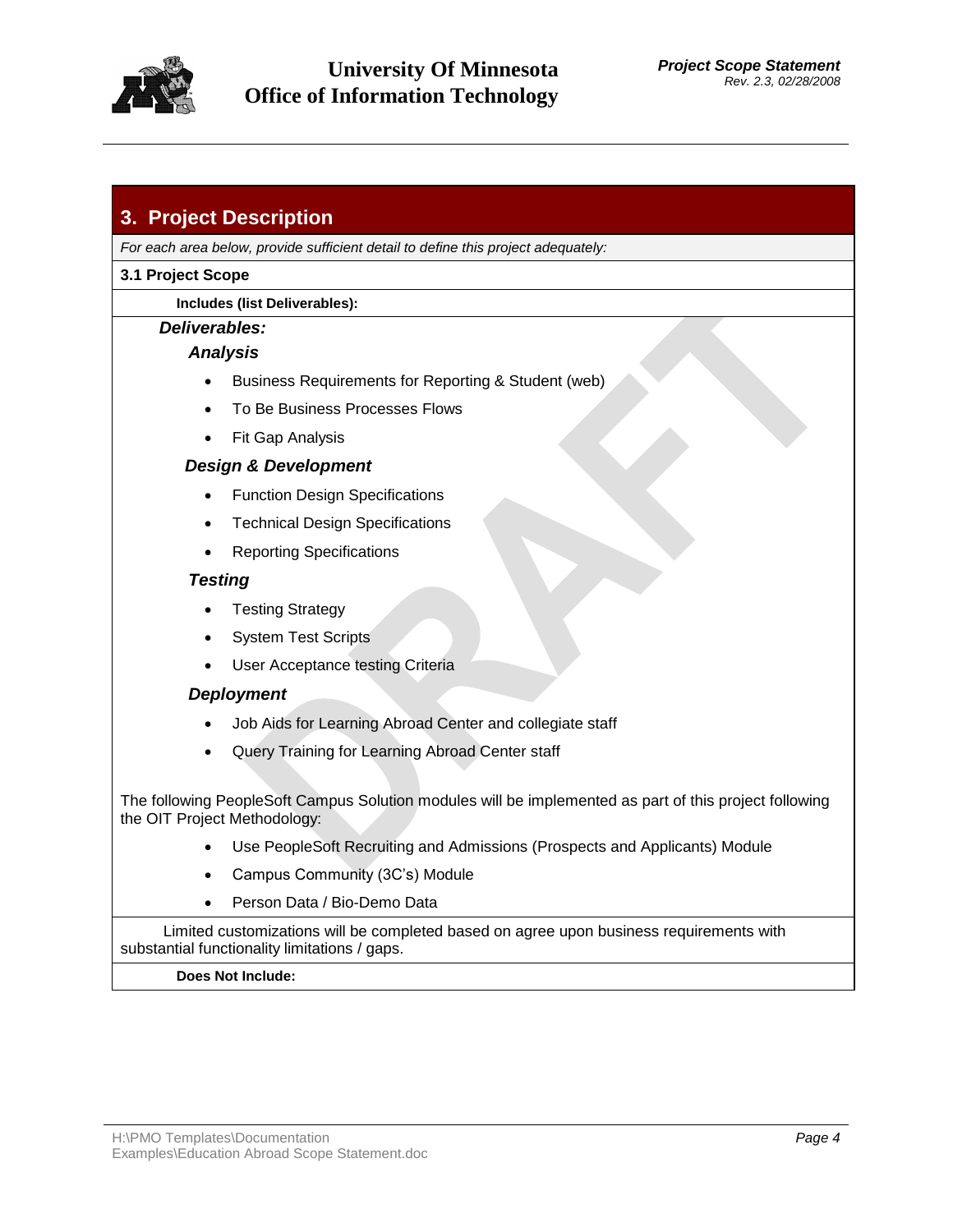

|                  |                  | 3. Project Description                                                                                                                                         |
|------------------|------------------|----------------------------------------------------------------------------------------------------------------------------------------------------------------|
|                  |                  | Student Records (The exception is viewable access to Student (Person Data / Bio-Demo)<br>Data)                                                                 |
|                  | $\bullet$        | <b>Financial Aid</b>                                                                                                                                           |
|                  |                  | <b>Student Financials</b>                                                                                                                                      |
|                  |                  | Processes around confirmation fee payment and course fee payment                                                                                               |
|                  |                  | 3.2 Project Completion Criteria:                                                                                                                               |
|                  |                  | User Acceptance and Sign-Off                                                                                                                                   |
|                  |                  | 3.3 External Dependencies:                                                                                                                                     |
|                  |                  | The project is not depending on another on-going project.                                                                                                      |
| 3.4 Assumptions: |                  |                                                                                                                                                                |
|                  | $\bullet$        | Support and Attention from Project Sponsors                                                                                                                    |
|                  |                  | Resources will be available when needed. (people and other resources)                                                                                          |
|                  | $\bullet$        | U of MN - Twin Cities will function as the Learning Abroad Core Team and represent all<br>other organizations, campuses and schools that will use new process. |
|                  |                  | Each collegiate group and coordinate campus will have a SME who will provide input and<br>champion effort as necessary.                                        |
|                  |                  |                                                                                                                                                                |
|                  | 3.5 Constraints: |                                                                                                                                                                |
|                  |                  | Project Resource Utilization Level / Ability to devote adequate time to achieve goals.                                                                         |
|                  |                  | U of MN - Twin Cities will function as the Learning Abroad Core Team and represent all                                                                         |

## **4. Project Milestones**

**Estimated Schedules – List key project milestones relative to project start. (Insert rows as needed)**

| <b>Project Milestone</b> |                          | <b>Target Date</b><br>(MM/DD/YYYY) |
|--------------------------|--------------------------|------------------------------------|
|                          | <b>Project Start</b>     |                                    |
|                          | <b>Complete Analysis</b> | 01/31/08                           |

other organizations, campuses and schools that will use new process.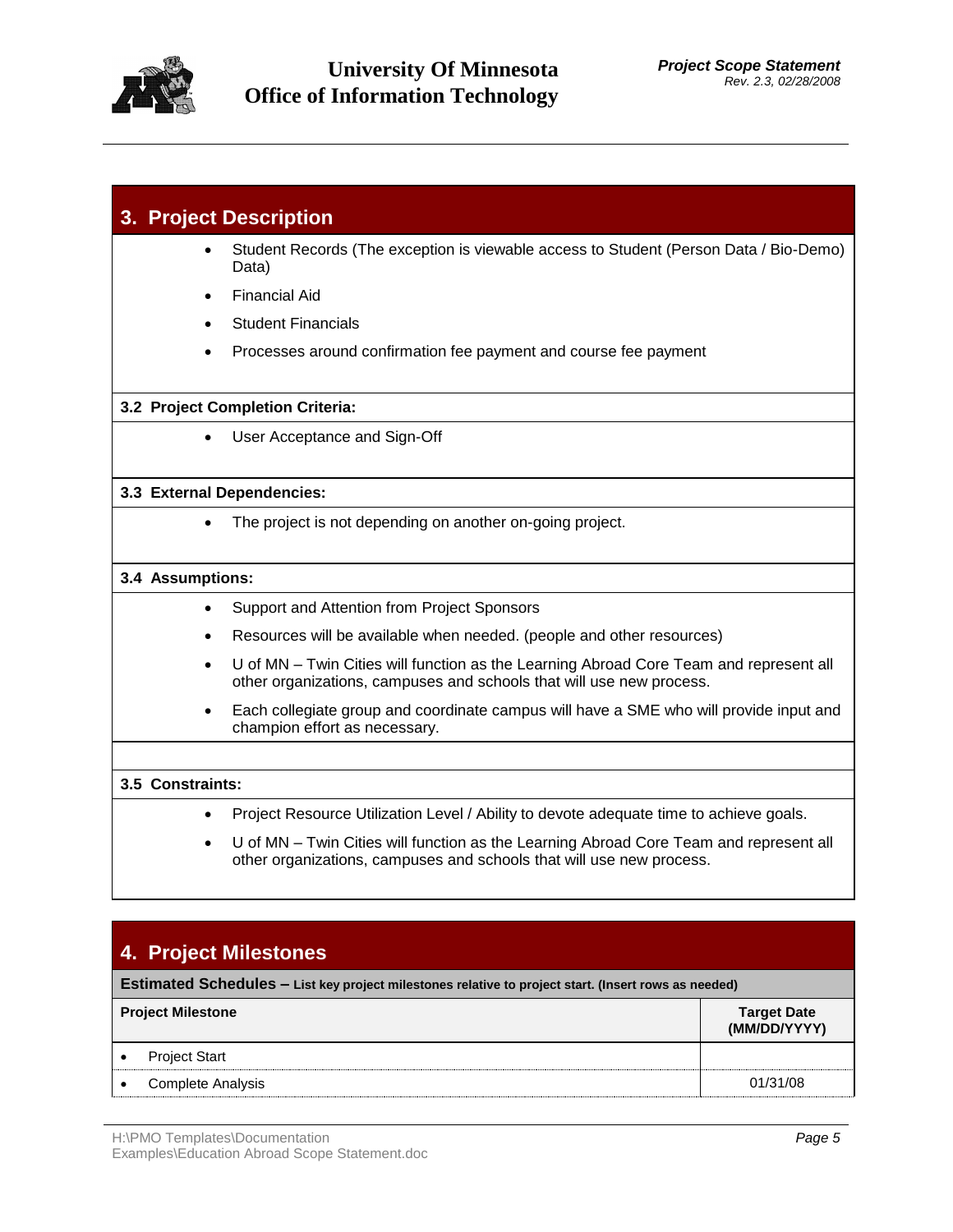

## **University Of Minnesota Office of Information Technology**

|   | 4. Project Milestones             |          |
|---|-----------------------------------|----------|
|   | <b>Complete Functional Design</b> | 3/31/08  |
|   | Complete Technical Design         | 5/15/08  |
|   | Complete Development              | 10/31/08 |
| ٠ | <b>Complete Testing</b>           | 11/26/08 |
| ٠ | Complete User Acceptance          | 12/31/08 |
| ٠ | Complete User Training            | 12/31/08 |
| ٠ | Complete Deployment               | 1/31/09  |
|   | <b>Project Complete</b>           | 2/15/09  |

## **5. Project Approach**

**5.1 Primary Plans - Will the project have formal written plans – i.e., project schedule, budget, quality, risk, etc.? Describe briefly in the space below:**

 The Learning Abroad Prospect and Application Project is using the current OIT Project Methodology, which provides for formal written project procedures, documents and other related tools use the effectively manage this project. Refer to NetFiles – PMO Folder / LA Prospect & Application.

### **5.2 Scheduled Status Meetings (Insert rows as needed):**

| <b>Meeting</b>             | <b>Purpose</b>                                                  | <b>Frequency</b>     |
|----------------------------|-----------------------------------------------------------------|----------------------|
| <b>Project Team Status</b> | Communicate Statuses, Issues, Risks,<br>Action Items, Decisions | Weekly               |
| <b>Project Leadership</b>  | Communicate Status, Issues, Risks,<br>Decisions.                | Bi-Weekly or Monthly |

### **5.3 Scheduled Status Reports (Insert rows as needed):**

| Report                        | <b>Purpose</b>                                               | <b>Frequency</b> |
|-------------------------------|--------------------------------------------------------------|------------------|
| <b>Team Status Report</b>     | Individual task progress                                     | Weekly           |
| <b>Project Status Report</b>  | Management report on project status                          | Weekly / Monthly |
| <b>Project Communications</b> | To inform designated University<br>members of project status | Weekly / Monthly |

Briefly describe how each of the following will be handled. Provide links to relevant documents as appropriate. Modify example text provided or enter your own.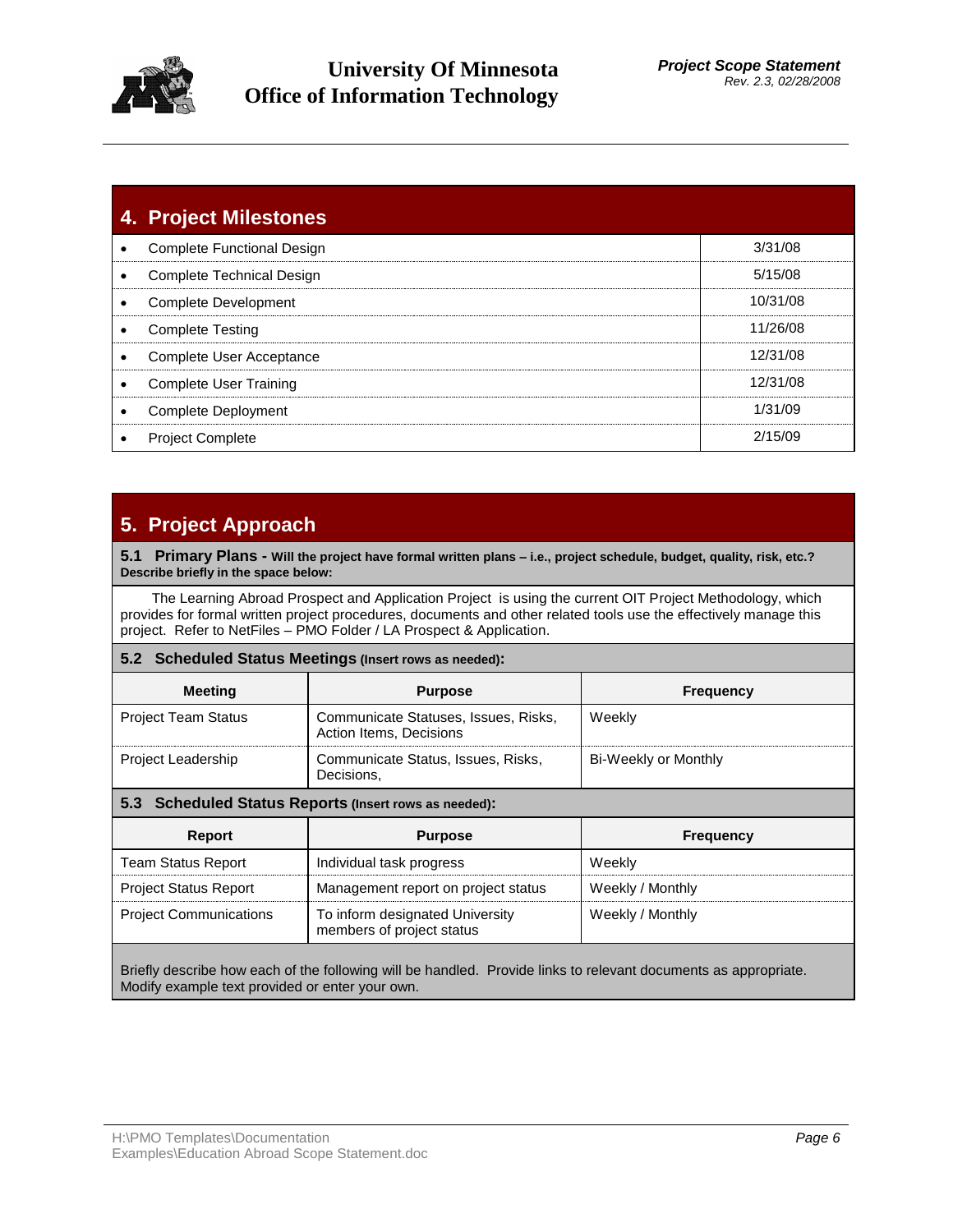

| 5. Project Approach              |                                                                                                                                                                                                                                                                                                                                                                                                                                                                                                                                                                         |  |  |  |  |
|----------------------------------|-------------------------------------------------------------------------------------------------------------------------------------------------------------------------------------------------------------------------------------------------------------------------------------------------------------------------------------------------------------------------------------------------------------------------------------------------------------------------------------------------------------------------------------------------------------------------|--|--|--|--|
| 5.4 Issue Management:            | Project-related issues will be tracked, prioritized, assigned, resolved,<br>٠<br>and communicated in accordance with the Project Management<br>Methodology.                                                                                                                                                                                                                                                                                                                                                                                                             |  |  |  |  |
|                                  | Issues will be reported using an <b>Issue Report Form.</b> Issue<br>$\blacksquare$<br>descriptions, owners, resolution and status will be maintained in an<br><b>Issues Log in a standard format.</b>                                                                                                                                                                                                                                                                                                                                                                   |  |  |  |  |
|                                  | Issues will be addressed with the project owner and communicated in<br>$\blacksquare$<br>the project weekly status report.                                                                                                                                                                                                                                                                                                                                                                                                                                              |  |  |  |  |
| 5.5 Change<br><b>Management:</b> | The change control procedures as documented in the Learning Aboard<br>Prospect and Application Project Change Management Plan will be<br>consistent with the Project Management Methodology and consist of the<br>following processes:                                                                                                                                                                                                                                                                                                                                  |  |  |  |  |
|                                  | A Change Request Log will be established by the Project Manager<br>to track all changes associated with the project effort.<br>All Change Requests submitted via Change Request Form will be<br>assessed to determine possible alternatives and costs.<br>Change Requests will be reviewed and approved by the project<br>owner.<br>The effects of approved Change Requests on the scope and<br>schedule of the project will be reflected in updates to the Project<br>Plan.<br>The Change Request Log will be updated to reflect current status of<br>Change Requests. |  |  |  |  |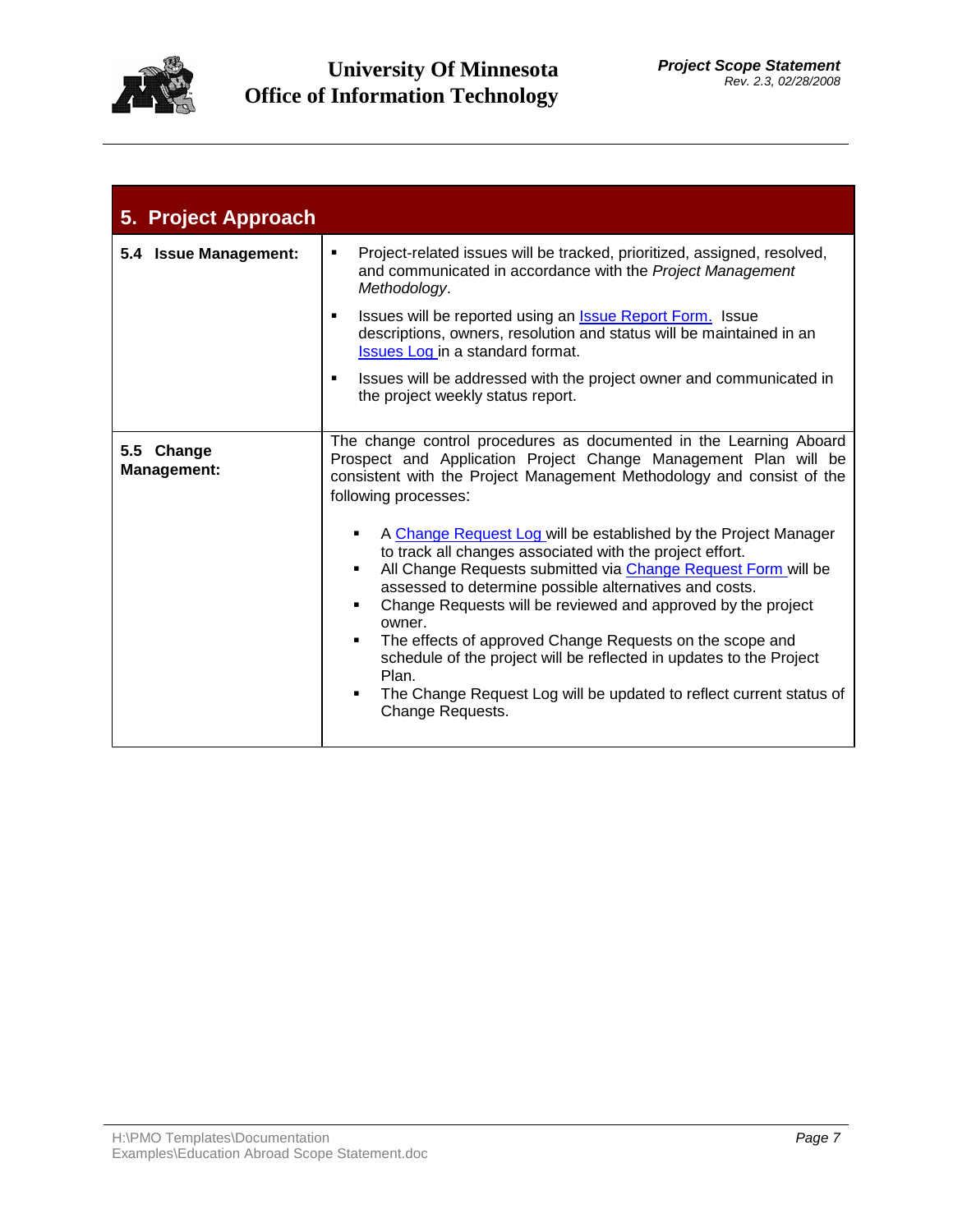

| 5. Project Approach                     |                                                                                                                                                                                                                                                                                                                                          |  |  |  |
|-----------------------------------------|------------------------------------------------------------------------------------------------------------------------------------------------------------------------------------------------------------------------------------------------------------------------------------------------------------------------------------------|--|--|--|
| 5.6 Communication<br><b>Management:</b> | The following strategies have been established to promote effective<br>communication within and about this project. Specific Communication<br>policies will be documented in the Learning Abroad Prospect and<br>Application Project Communication Plan.                                                                                 |  |  |  |
|                                         | The Project Manager will present project status to the project<br>$\bullet$<br>Sponsors on a weekly basis; however, ad hoc meetings will be<br>established at the Project Manager's discretion as issues or change<br>control items arise.                                                                                               |  |  |  |
|                                         | The Project Manager will provide a written status report to the<br>٠<br>project Sponsors on a monthly basis and distribute the Project<br>Team meeting minutes.                                                                                                                                                                          |  |  |  |
|                                         | The project Sponsors will be notified via e-mail of all urgent issues.<br>$\blacksquare$<br>Issue notification will include time constraints, and impacts, which<br>will identify the urgency of the request for service. Additionally,<br>monthly communication regarding the status of the project will go<br>out to project sponsors. |  |  |  |
|                                         | The Project Team will have weekly update/status meetings to<br>٠<br>review completed tasks and determine current work priorities.<br>Minutes will be produced from all meetings.                                                                                                                                                         |  |  |  |
|                                         | All electronic Project Documents will be maintained in central<br>٠<br>storage accessible by all project stakeholders.                                                                                                                                                                                                                   |  |  |  |
| 5.7 Procurement<br><b>Management:</b>   | N/A<br>$\blacksquare$                                                                                                                                                                                                                                                                                                                    |  |  |  |
| 5.8 Resource<br><b>Management:</b>      | The project team will produce a Resource Management Plan that will<br>document the following:                                                                                                                                                                                                                                            |  |  |  |
|                                         | Lists all major goods and services required in the project along with<br>$\bullet$<br>cost estimates and quality information.                                                                                                                                                                                                            |  |  |  |
|                                         | Indicates which goods and services will be obtained from sources<br>$\bullet$<br>outside the Organization                                                                                                                                                                                                                                |  |  |  |
|                                         | Indicates who is assigned to the project and when.<br>$\bullet$                                                                                                                                                                                                                                                                          |  |  |  |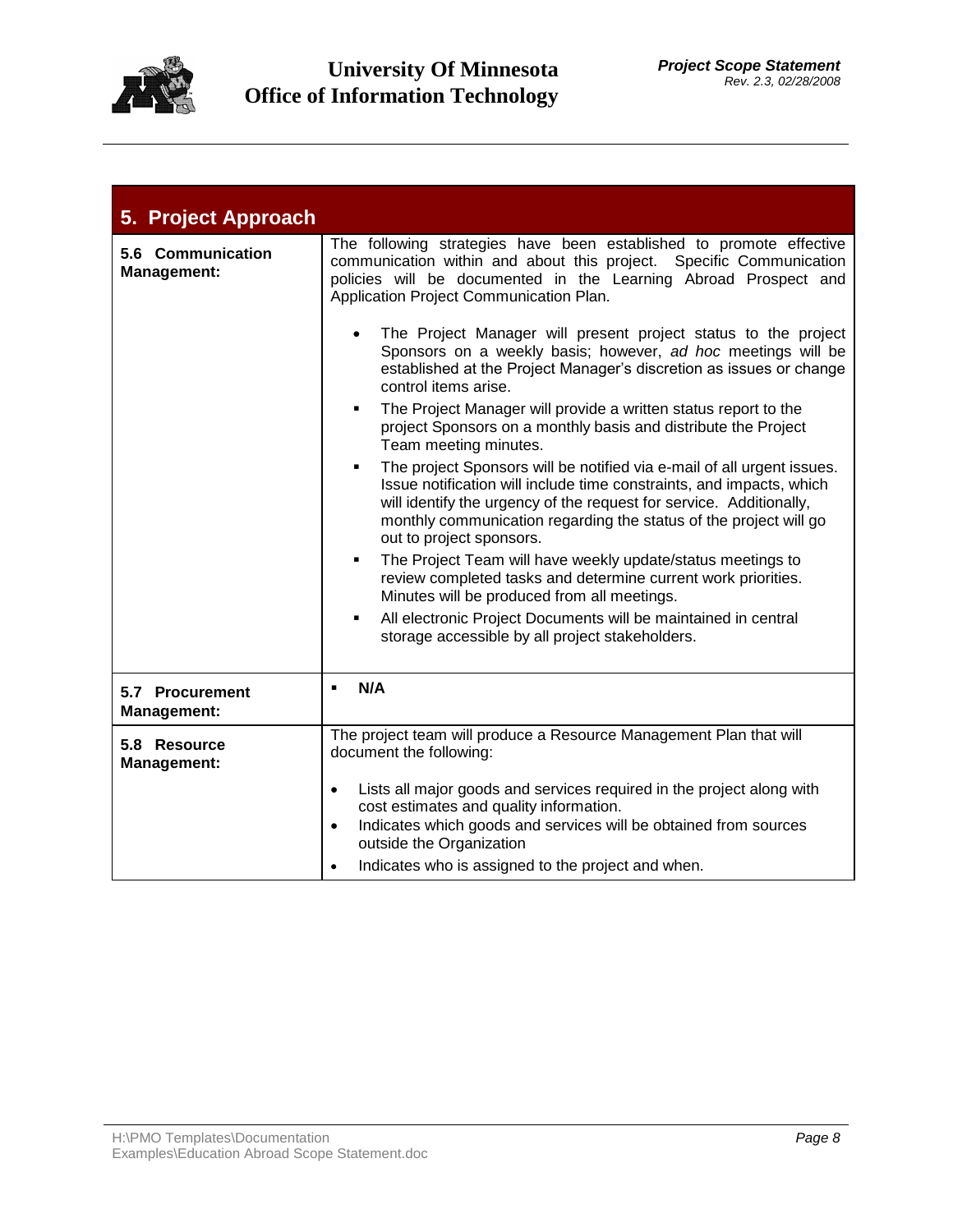

| 5. Project Approach                   |                                                                                                                                                                                                                                                                                                                                                                                                                                                                                                                                                                                                                                                                                                                                                                                                                                                               |
|---------------------------------------|---------------------------------------------------------------------------------------------------------------------------------------------------------------------------------------------------------------------------------------------------------------------------------------------------------------------------------------------------------------------------------------------------------------------------------------------------------------------------------------------------------------------------------------------------------------------------------------------------------------------------------------------------------------------------------------------------------------------------------------------------------------------------------------------------------------------------------------------------------------|
| 5.9 Post Production<br><b>Support</b> | Our <b>interim</b> plan for post-go live support from ASR. After the interim<br>period (one year after go live) ASR, OIT, and LAC will develop a<br>permanent plan for support. This gives LAC time to determine the staffing,<br>knowledge, and budgetary implications of taking full ownership of<br>supporting this system. LAC's interim proposal is:<br>ASR agreed to provide business analyst(s) for implementation and<br>$\bullet$<br>post-go live support, including backup analysts to ensure continuity<br>1st tier support: LAC will be the central office for all the campuses and<br>$\bullet$<br>collegiate units; requests for modifications and business process<br>changes will be funneled through LAC, but we will require ASR's<br>strategic knowledge of the breadth of the student services systems<br>before a request is made to OIT |
|                                       | 2nd tier support: LAC will escalate issues as needed to ASR's<br>$\bullet$<br>assigned business analyst(s)                                                                                                                                                                                                                                                                                                                                                                                                                                                                                                                                                                                                                                                                                                                                                    |
|                                       | 3rd tier support: ASR will escalate issues to OIT as appropriate<br>$\bullet$<br>LAC will rely on ASR's training infrastructure (labs, signup), but LAC<br>$\bullet$<br>staff will assist with or conduct training for users.                                                                                                                                                                                                                                                                                                                                                                                                                                                                                                                                                                                                                                 |

**6. Authorizations (***Modify lists as needed*)

**The Scope Statement, Project Schedule and Risk Management Plan are approved by the:** 

- **Project Sponsor**
- **Project Manager**

**Project performance baseline changes will be approved by the:**

- **Project Sponsor / Business Process Owner**
- **Project Manager**

**Project deliverables will be approved/accepted by the:**

- **Project Sponsor / Business Process Owner**
- **Key Stakeholders**

**Specific task responsibilities of project resources will be defined in the** *Responsibility Assignment Matrix***.**